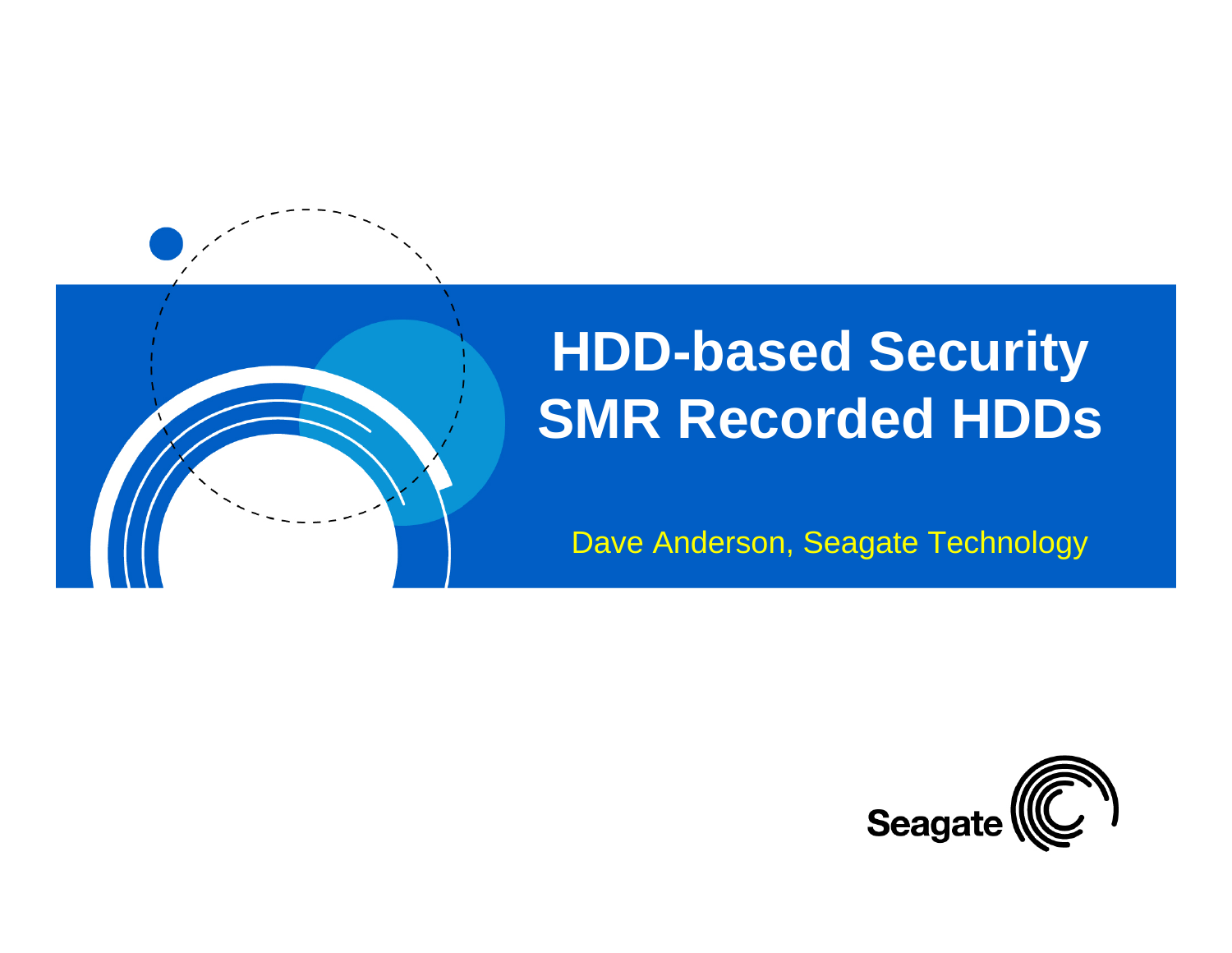# **Why Security in the HDD**

#### 3 Simple reasons

- Storage for secrets with strong access control
	- Inaccessible using traditional storage access
	- Arbitrarily large
	- Uncircumventable gate to access

### • Unobservable cryptographic processing of secrets

- Processing unit united to storage
- Secrets can be cryptographically processed in secret

• Custom logic for faster, more secure operations

- Inexpensive implementation of modern cryptographic functions
- Makes feasible complex security operations



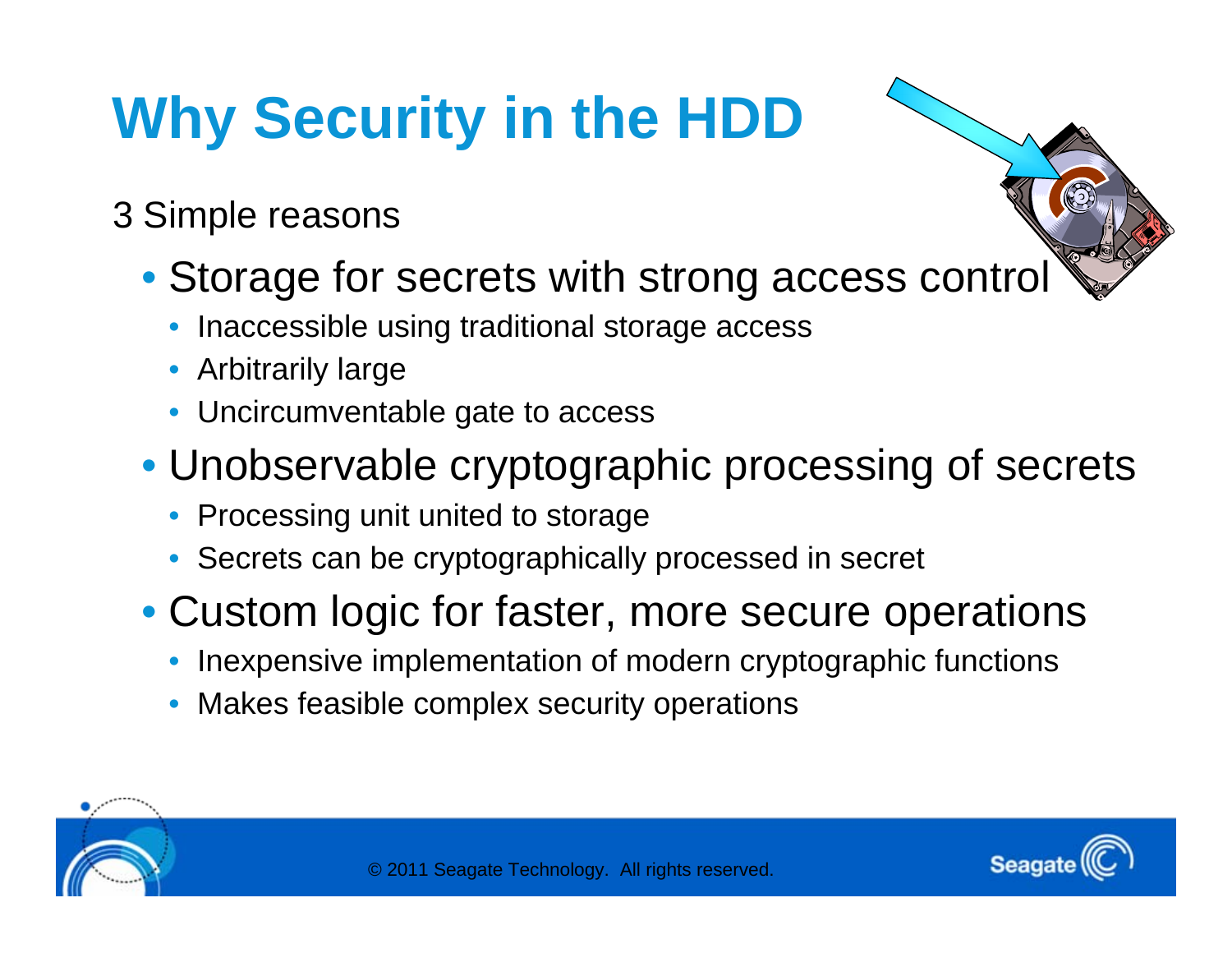### **What's Inside One of These Drives:**

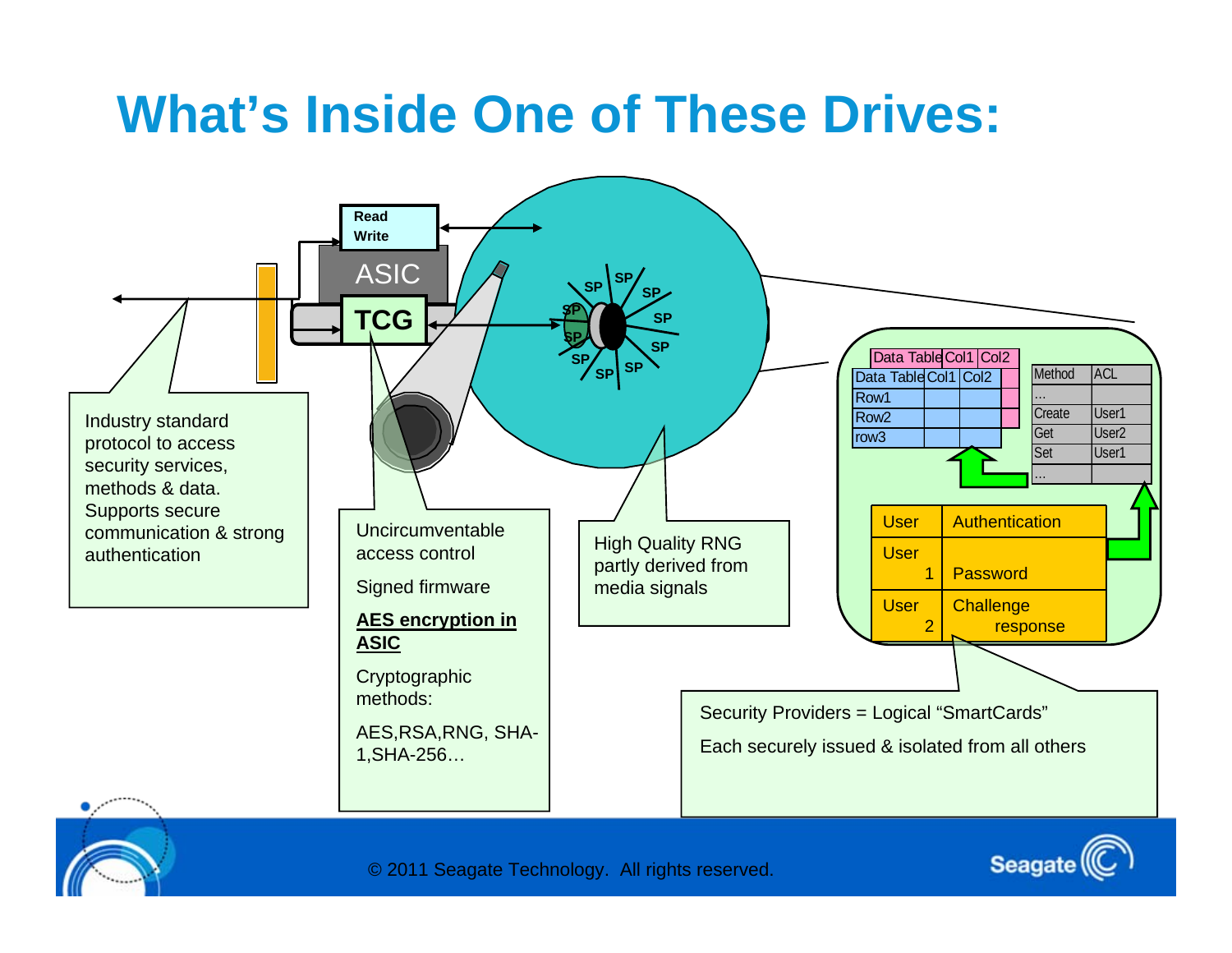## **Cryptography**

Asymmetric encryption

- RSA  $1024 = 2048$
- EC under consideration

Symmetric encryption

- Done in hardware for full interface performance, zero latency
- FC, SAS will have dual crypto engines, one for each interface
- AES-128 & AES-256
- =>Block chaining, LBA seeding
- Support for non-512 multiple block sizes & Protection Information (PI)

**Hashing** 

• SHA-1 & SHA-256

Random number generation

- Head noise-based RNG
- Adding hardware RNG



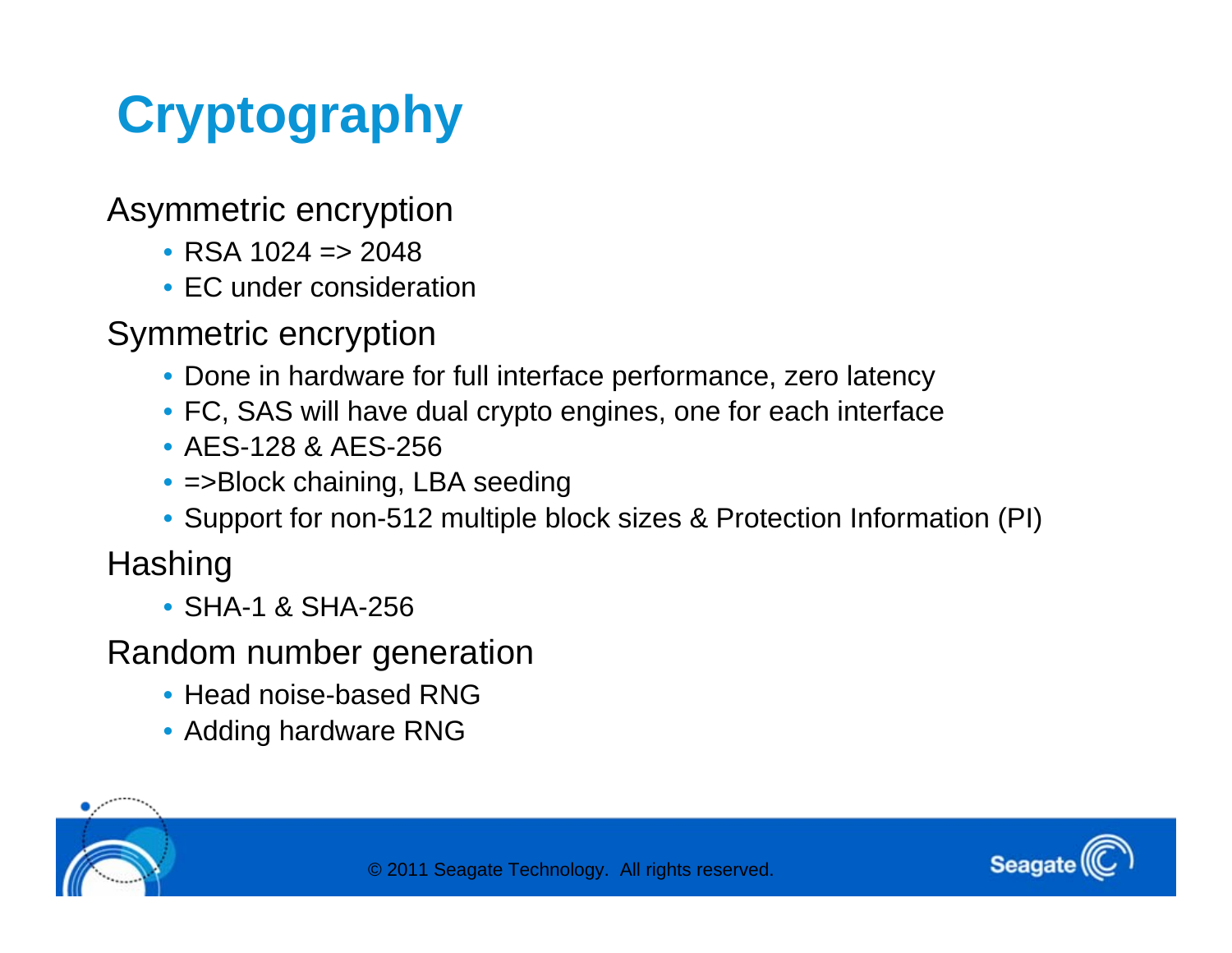### **Root of Trust & Secure Communications**

HDD security services can establish secure channel

- Can pass through untrusted BIOS, OS, app, WWW
- Can create session keys & secure sessions
- Can issue and respond to challenge/response sequences
- Supports PKI signing and verification
- Supports MAC & HMAC
- Has X509 certificates for authentication

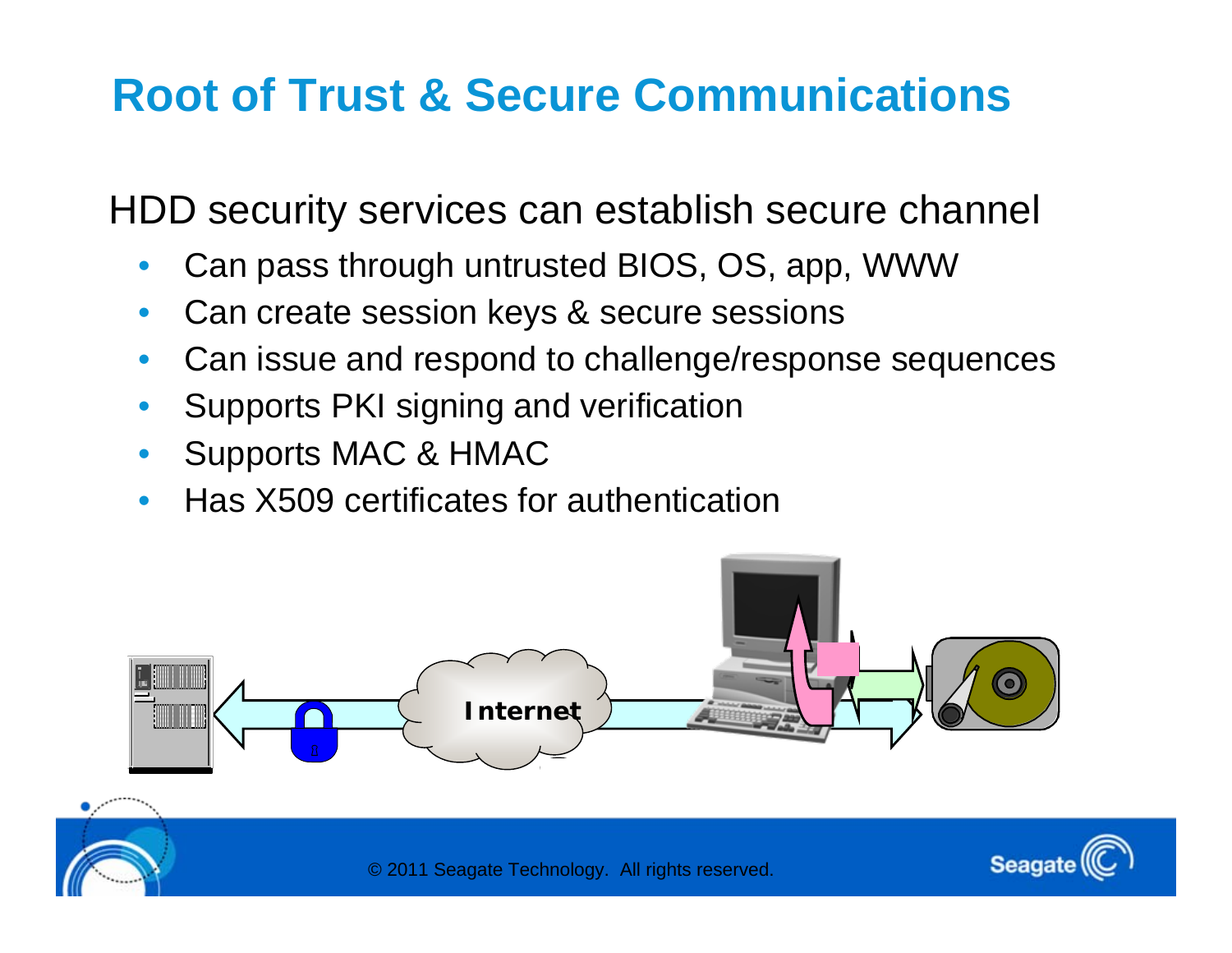

# **Shingled Magnetic Recording(SMR)**

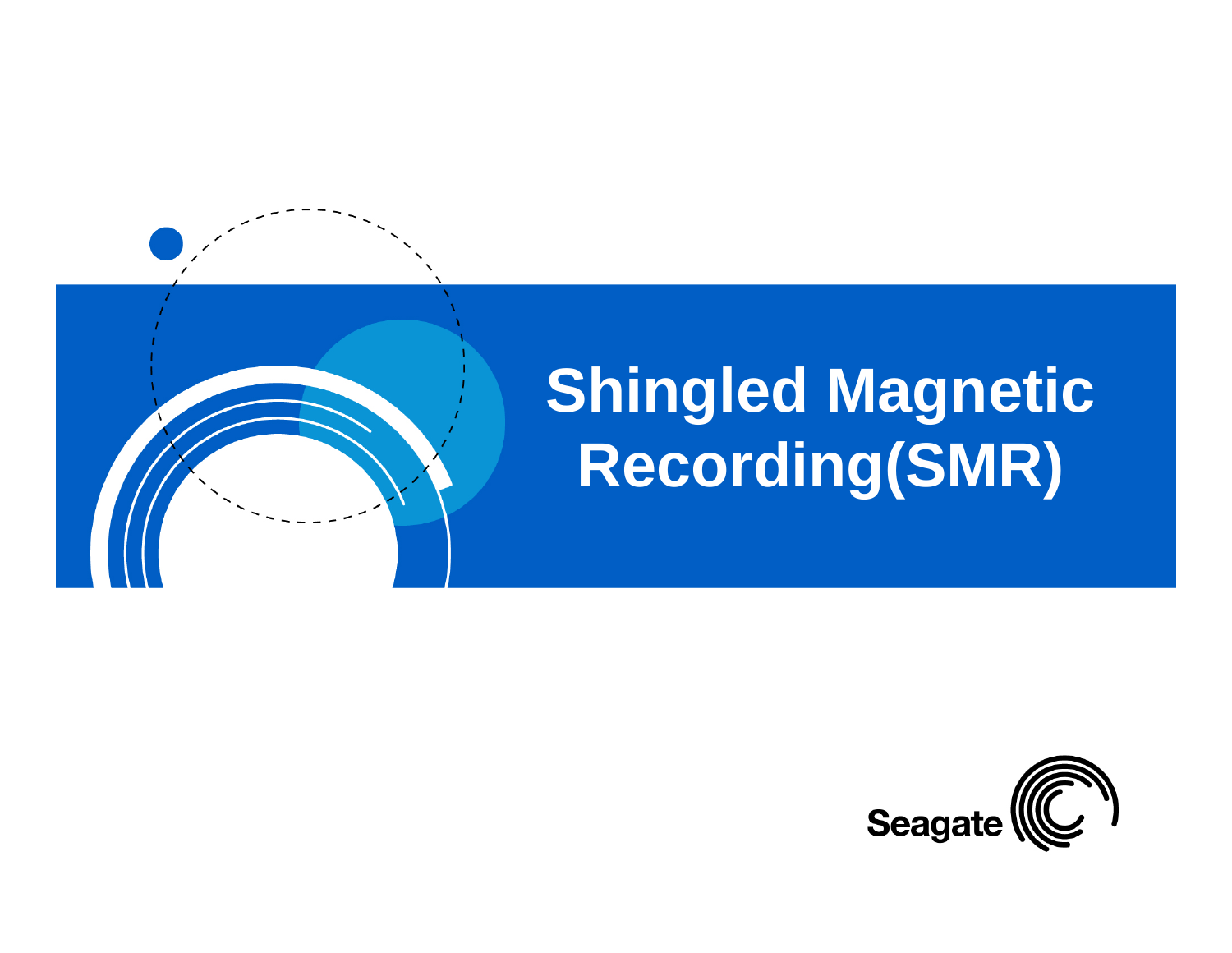## **Areal Density Growth**

- **Areal Density CAGR 40%**
- **Transfer Rate CAGR 20%**



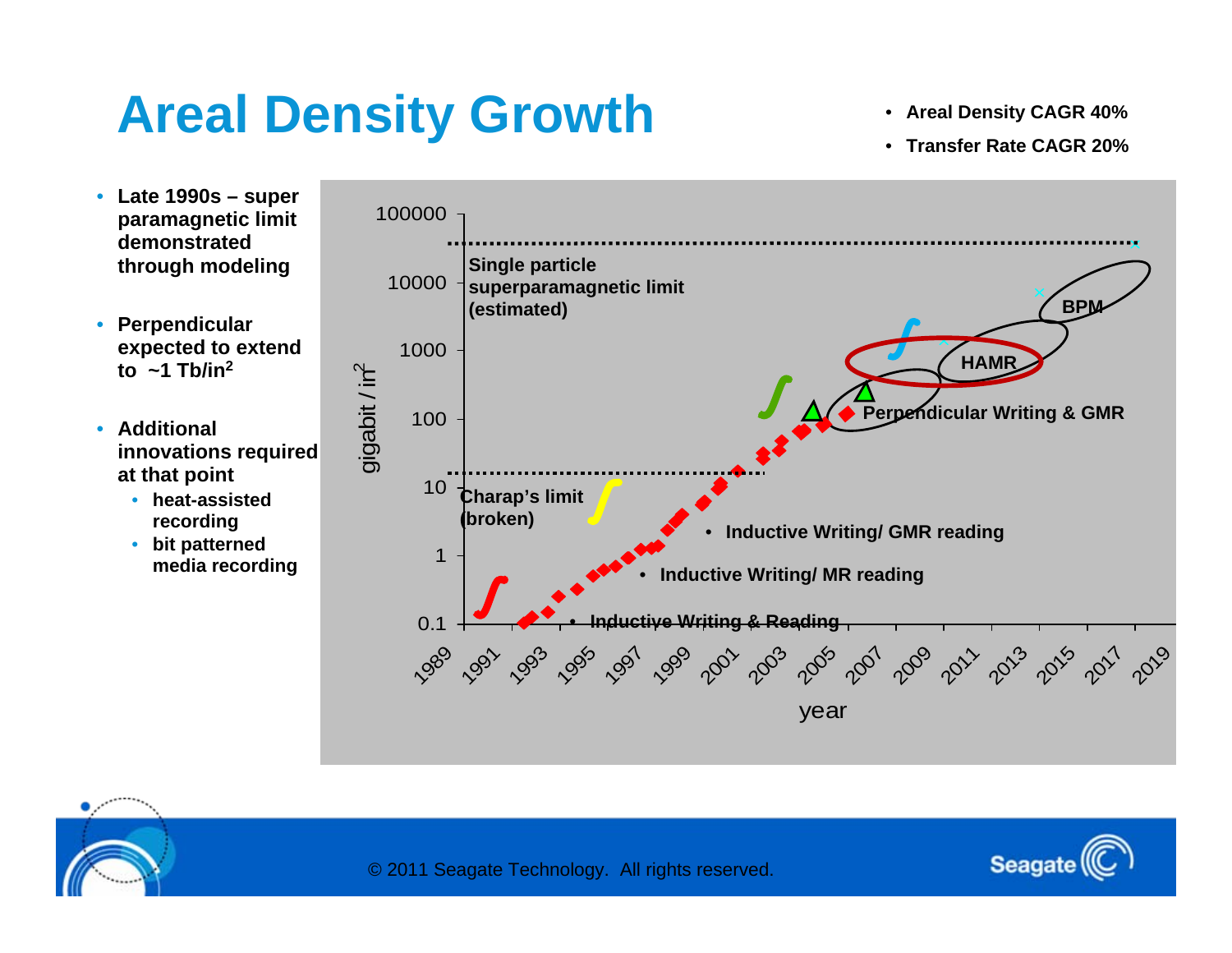### **Challenge: Increasing Capacity**

Higher capacity comes from higher areal density

- Blocks smaller, more susceptible to errors
- Spacing tighter, raising risk of fringing effects
- New technology to enable higher areal density:
	- Patterned media
	- Heat assisted magnetic recording
	- Great technical difficulty and risk to implement
	- Capacity growth will slow significantly until at least one is in place

Enter Shingled Magnetic Recording (SMR)

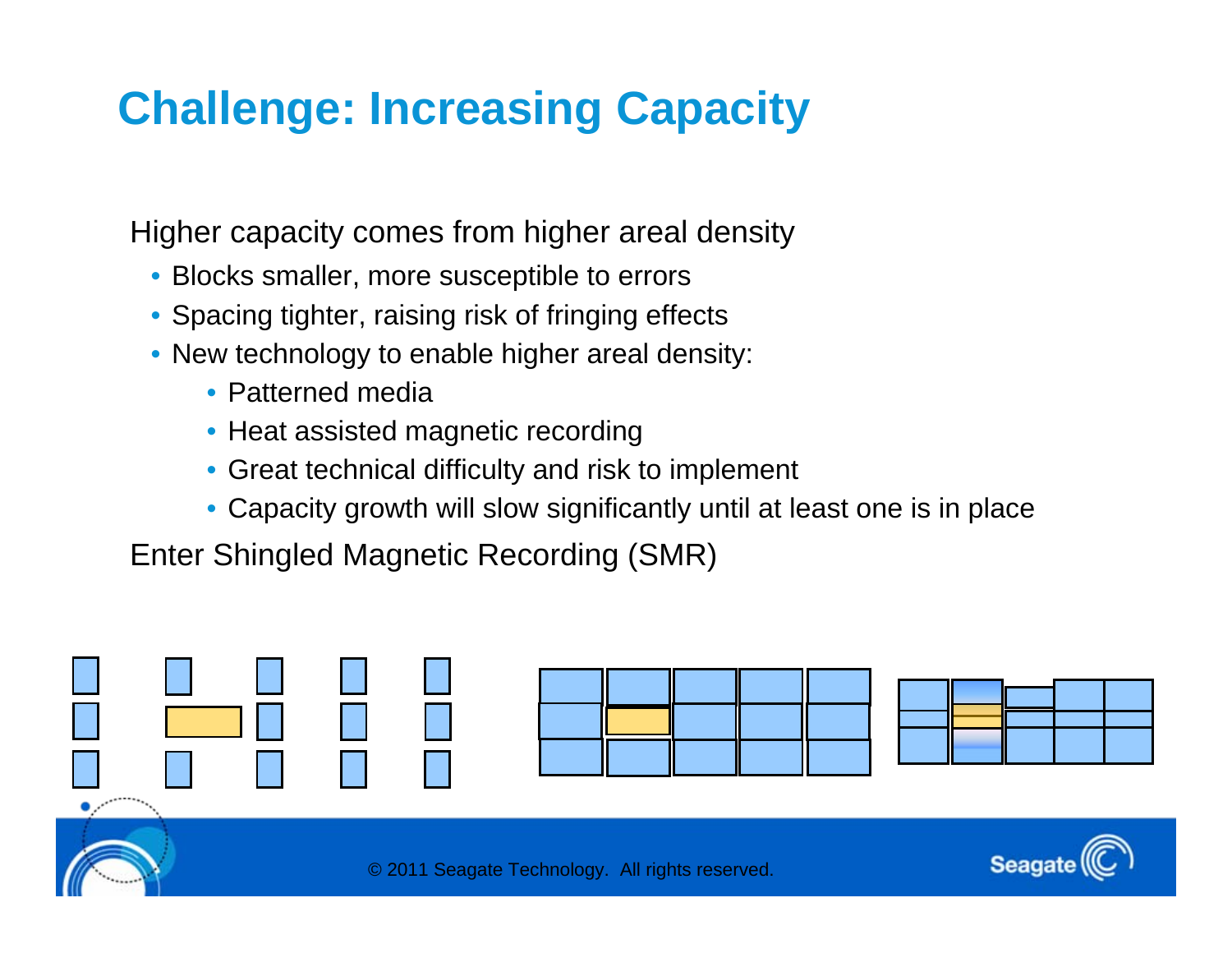## **SMR: A New Hope for AD Growth**

SMR: Shingled Magnetic Recording - band(s) of disk with:

- Within a band only sequential write forward capability
- Blocks in these areas cannot be updated
- Full random read support
- Could be multiple or lots of such bands per drive
- Some area of the disk may be organized with traditional random Read/Write capability